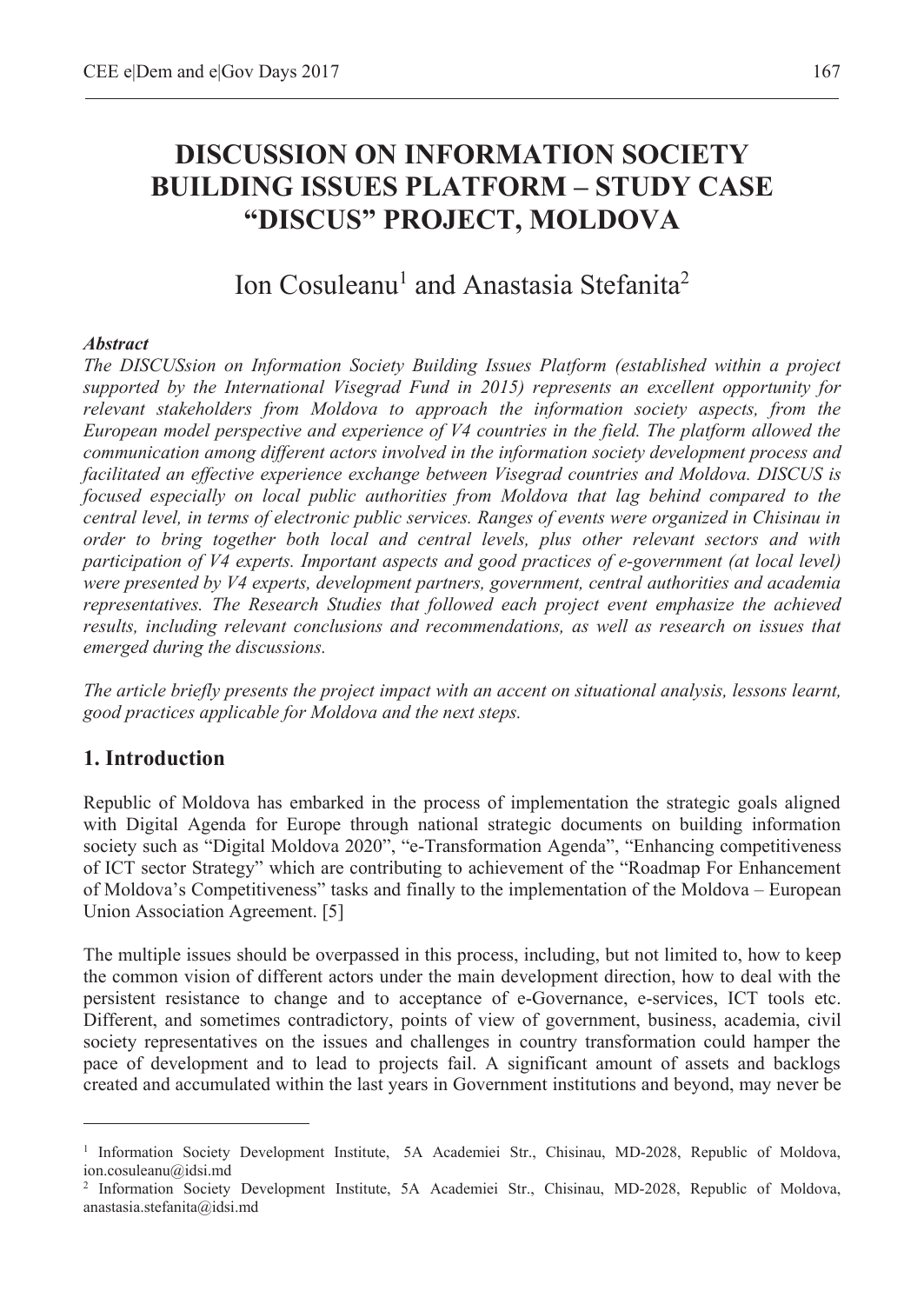used. On the other hand, during the time, the proprietary software licenses purchased by different public authorities may come to their end of support by the producer. To identify assets and backlogs as well as emerging strategic issues in building e-Governance, a project was initiated - to build a special communication platform – a serial of permanent, regular, periodic seminars on information society development issues.

The DISCUSsion on Information Society Building Issues Platform was established within the project, with the same title, supported by the International Visegrad Fund in 2015 (12 months). The Information Society Development Institute (ISDI) from Moldova had the role of project applicant and coordinator. Three organisations from Slovakia, Poland and Czech Republic were project partners from Visegrad group (V4).

To achieve the project objective aiming at promoting the European model of effective application of information society policies/e-Governance tools in Moldova to strengthen participation of academic sector, local government, business, civil society, mass-media in decision making process, using the experience of V4 countries a range of activities and events have been undertaken.

The objectives of the project events: workshops and seminars were to inform and raise awareness among Moldovan local public servants, as well as different stakeholders regarding the information society development process, with an emphasis on the needs to develop and implement e-services at the local level. The purpose of the two study visits organized within the DISCUS project during 2015 was the exchange of experience, the transfer of best practices from Visegrad countries (Poland and Slovakia) to the Republic of Moldova, establishing contacts and fostering collaboration on Information Society field (focusing on local electronic services). [12]

The platform aimed to bring together international and local thought leaders, representatives of academic sector, Government, Business, Civil Society and mass media from Moldova and Visegrad countries. Each of 2 days seminar/workshop discussing the most actual and challenging issues ended with the agreed list of recommendations for relevant decision-making institutions.

### **2. Situational analysis in Moldova**

In the Republic of Moldova, the main necessary regulatory framework was created for building information society. It currently includes more than 20 laws, 80 Government decisions; about 70 approved conceptual documents regarding the information systems of public authorities, more than 20 general-purpose regulatory acts and more than 75 with a specific purpose issued by the National Regulatory Agency for Electronic Communications and Information Technology (ANRCETI). [7] The relevant institutional framework is in place, which includes the Ministry of Information Technology and Communications, ANRCETI, National Radio Frequency Centre, Centre for Electronic Governance, National Centre for Personal Data Protection, etc.

Strategic Program for Governance Technological Modernization (e-Transformation), supported by the World Bank, was adopted in 2011. In 2013, the National Strategy "Digital Moldova 2020" [11] was approved by the Government and is being implemented. Recently, the Government approved a package of initiatives to increase the competitiveness of the IT industry: the Strategy for the years 2017-2021 and the Law on information technology industry parks, aimed at creating the necessary prerequisites for boosting development of the information technology industry oriented towards export.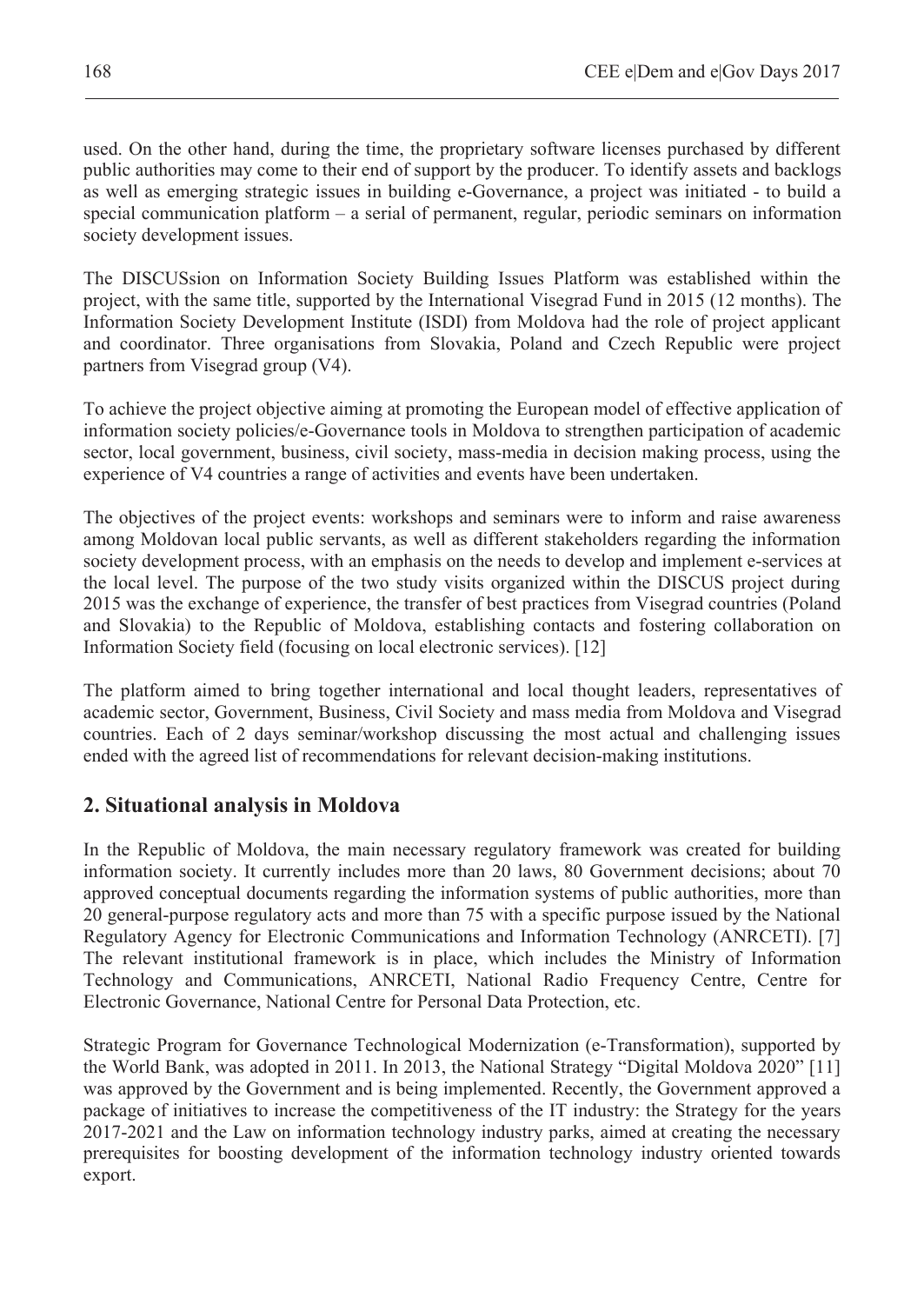The e-Governance Centre is the institution responsible on behalf of the Government for the implementation of the e-Transformation Agenda. The Centre is under the supervision of the Prime Minister and under the coordination of the National Commission for e-Transformation that formulate the strategic objectives and the e-Transformation priorities. The e-Governance Centre coordinates and directs the work of the e-Transformation Coordinators Council (established in 2011 by Government Decision; it is formed of representatives of ministries and central authorities). Council's mission is to ensure the implementation of e-transformation agenda across sectors and to coordinate the necessary processes for e-Transformation in public sector. [20]

The e-Governance Centre set up (in 2012) a unique platform for public services provided by the central authorities - www.servicii.gov.md portal. This platform functions as an electronic catalogue for public services provided by the authorities dedicated to citizens and the business. The main purpose of this platform is to offer brief, correct, accessible and complete information on the public services available in the Republic of Moldova. Currently, there are 548 available services on the portal, of which 125 are e-Services (on-line services) with data opened for access. [21]

The Republic of Moldova Government is determined to transform all traditional counter services into e-services by 2020, through the "Open Government action plan" and the "Government" technological modernisation strategy" [20]. In this way, the citizens will be able to access over 500 e-services.



**Figure 1: e-Government Platform [19]** 

Every year the "Citizens' perception, uptake and support for the e-Transformation of Governance in the Republic of Moldova" is being undertaking [2, 3]. The 2015 survey shows that citizens perceive e-Transformation of Government in Moldova as an important reform for society, as 79% of respondents said they support e-Transformation, which is an increase by 6% compared to the value reported in 2014 and by 21% compared to the data of the 2012 survey [1].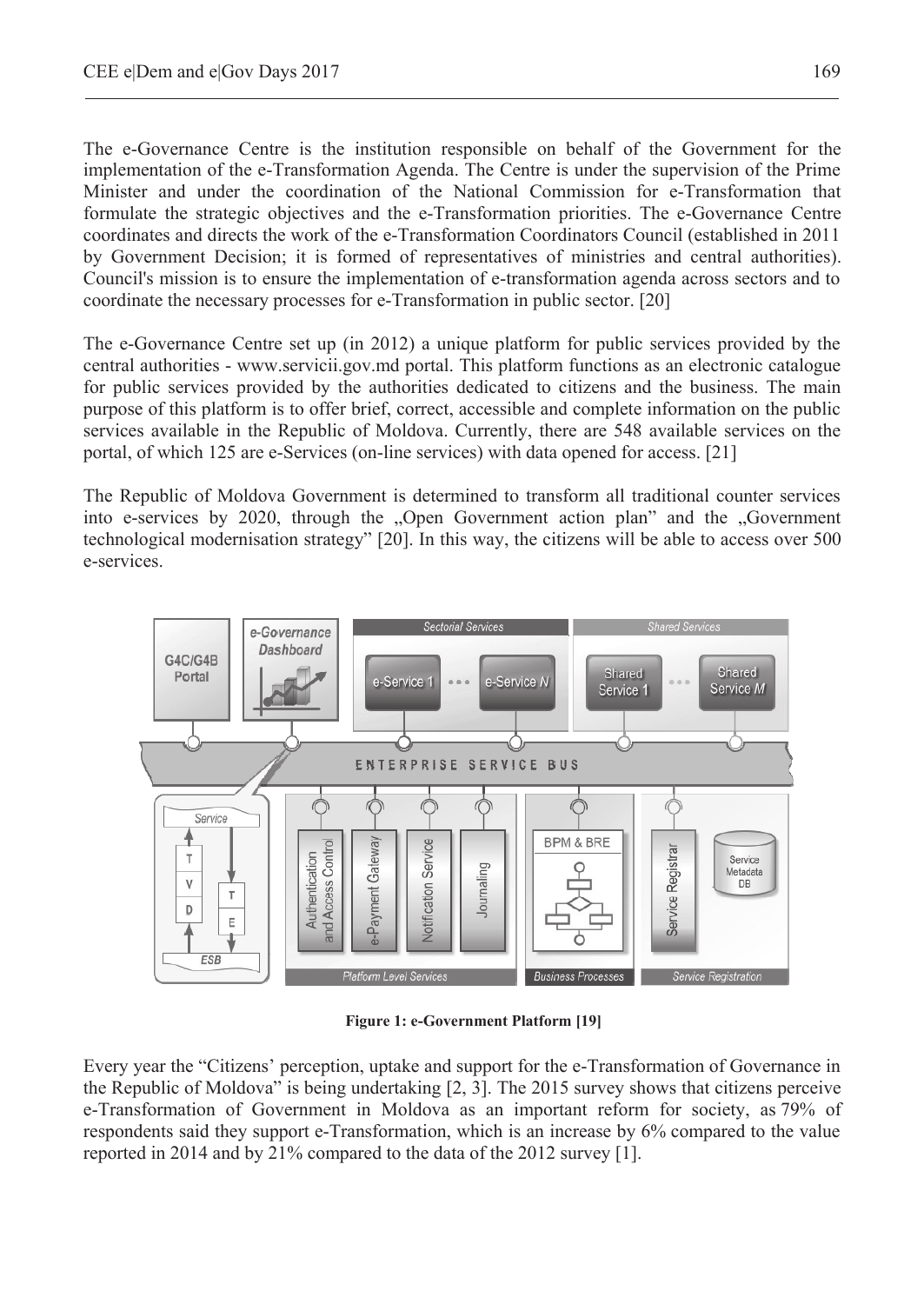The share of citizens who needed and accessed public services provided by central public administration authorities in 2016 made up 31%, remaining at the same level (30% in 2015, 2014 and 2013), that demonstrates the need to additional analysis of such stagnation in uptake.

The level of satisfaction among online service users remained the same as in previous years and accounted for about 66% (fig. 2). More satisfied are young people aged 16-25 years, respondents from villages, Romanian speakers while less satisfied are people from cities, except for those from the capital (Chisinau) who have used the relevant services [2].



**Figure 2: Level of satisfaction related to electronic services quality [2]**

The main advantage of e-Government, reported by 29% of respondents, is that problems are resolved rapidly without queues. [1] Although the pace of growth of the level of access of government institution by population is significant in the last years, the level of e-Transformation agenda implementation is not yet at the satisfactory level. The level of knowledge by population of the e-Governance concept continues to be quite low in Moldova, with almost similar levels during the studied periods (2013-2016) [2]. A substantial gap exists between the level of accessed web pages of government institutions by population from the capital city - Chisinau, and citizens from urban areas and those who live in rural areas (fig. 3). These differences in accessing of government institutions web pages demonstrates the gap in government on-line services uptake by population living in rural areas compared with urban areas, and especially from Chisinau and indicates that the population from rural areas have lower readiness to use e-services.



**Figure 3: Level of access of web pages of governmental institutions depending on residence areas [2]** 

Among main causes of lower uptake of e-Government services by *rural population*, but not limited to, are: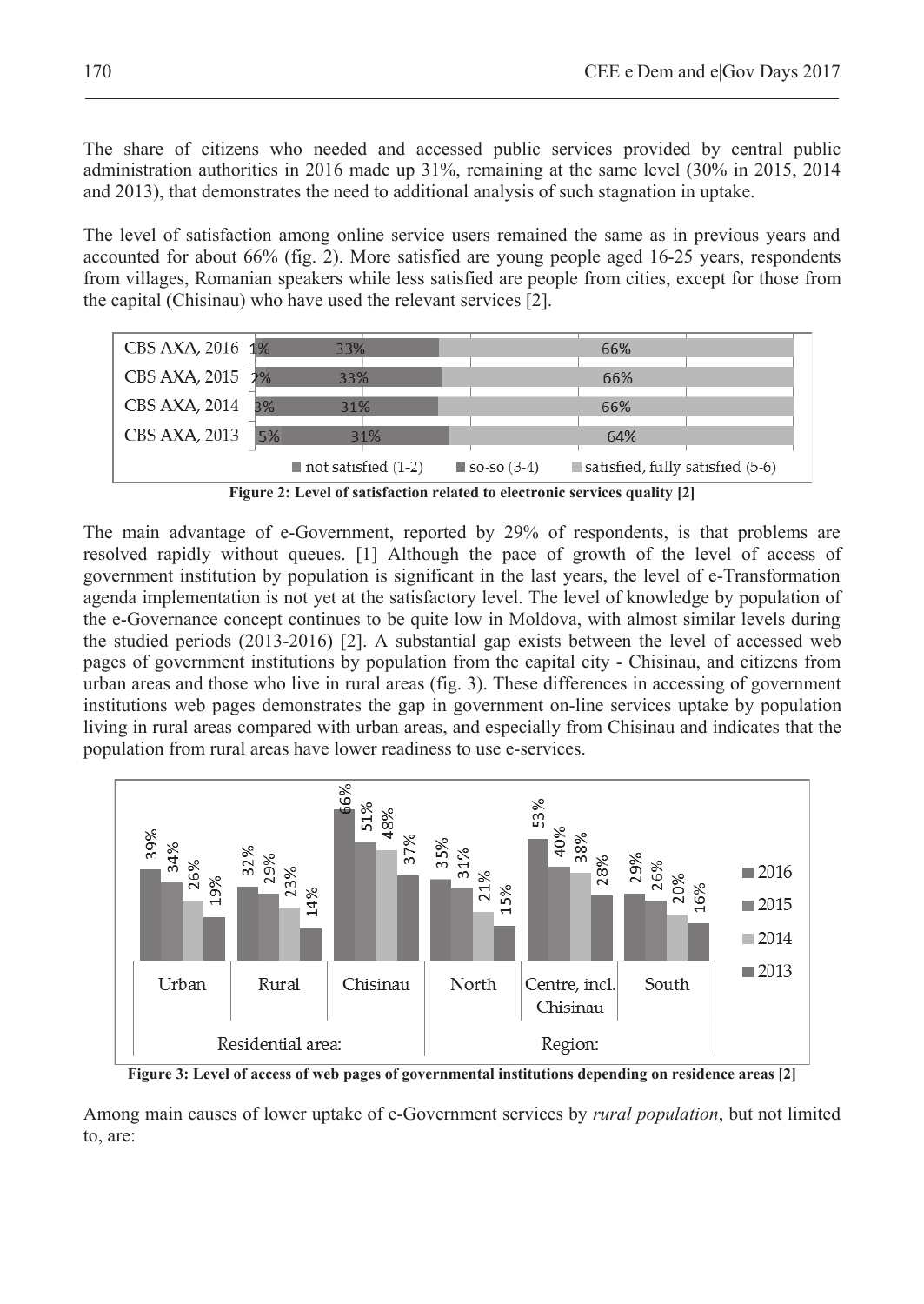$\overline{a}$ 

- lower average income per capita (approx. 66% from urban level) [14];
- massive emigration of the most young and active part of population, the remained part of population being elderly people; <sup>3</sup>
- lower number of computers per household (60% compare to urban 77% and the capital Chisinau - 86%) [2];
- lower Internet usage (59% compared to urban 79% and the capital Chisinau 92%) [2]:
- lack of e-services provided by local public authorities and lack of ICT skills.

One important factor is the territorial – administrative division of the Republic of Moldova. Since 2001, Moldova had reapplied the soviet system of Rayons (districts) as main territorialadministrative units. According to the Law no. 764 from 27.12.2001 on territorial – administrative division of Republic of Moldova [13], the territorial – administrative system is organised in two levels:

1st level - 896 Local Government Units (864 communes (villages) and 32 district residence towns); 2nd level - 38 Local Government Units (5 Municipalities plus 32 Rayons/ Districts, and 1 Autonomous Territorial Units - Gagauzia).

In order to comply to the European standards, since 2007 Moldova is organised in 5 development regions: North, Center, South, Chisinau, and ATU Gagauzia (Law no. 438 from 28.12.2006 on regional development in Moldova, Decision no. 158 from 04.03.2010 on the National Strategy of Regional Development).

In addition, the territory on the left side of the Dniester River, so-called Transnistria, is a specific case, so as Moldavian laws are not applied there.

The existing territorial – administrative division is inadequate for a such small country as Moldova. Because of this system, for the majority of local governments, the expenditures exceed revenues, and there is a lack of resources for capital investments. Also there is a low level of transparency of local government's activity and a weak local fiscal system, as well as many other problems connected with the territorial-administrative structure.

Thereupon, only 28% of the total localities in Moldova are present in the web space - almost half of them have just one informational page (a kind of sub-page) on the website of other institution, most of them on websites of municipal district councils. 193 localities hold a website, and 60 - have blogs [22].

The level of computer and Internet use, as well as that of computer possession in households is directly linked to the citizen education level, i.e. higher level of education induce a higher rate of computer use. [2] The lower level of access of Government web pages by population means as well the lower participation in decision-making process. It was important to find out the mechanisms to enhance the level of local e-services presence and to improve the level of access of government e-

<sup>&</sup>lt;sup>33</sup> In 2012, according to data of the National Bureau of Statistics (www.statistica.md), 78% of Moldovan labor migrants were aged from 15 to 44 years old, of which 22% were 15-24 years old, and 34% were 25-34 years old. (Migrant support measures from an employment and skills perspective (MISMES) Moldova, 2015)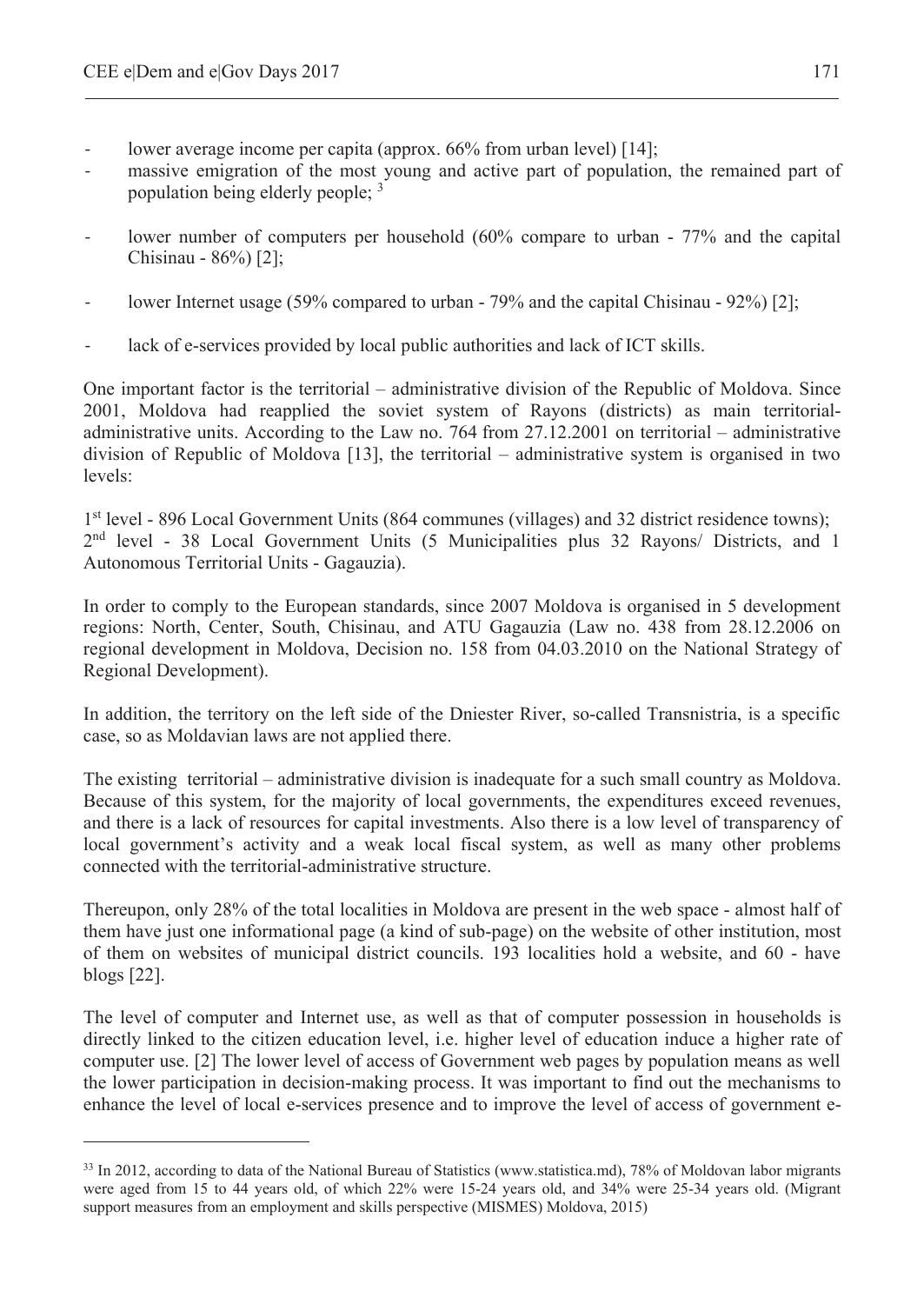services by rural population making possible to increase the participation in decision-making process.

How the identified gaps could be closed? What actions may be undertaken to improve the situation? The discussion platform was suggested to be established bringing together representatives of local public authorities, civil society, academic sector, central public authorities to discuss problems in ICT driven local development and to identify most relevant solutions. The project was formulated with the task of creation of such platform on Information Society Development Institute ICT and organizational resources. The platform represents mainly organisational architecture, which established a network of representatives of different actors within Moldovan society and a special website for communication the events, news and project results including on-line broadcasting of project events.

The discussion platform offered by DISCUS project on ICT- driven local development was aimed to identify relevant issues and enhance local participation in the decision-making process that could help in strengthening the capacities of local authorities on the one hand. On the other hand, it was important to stimulate the involvement of central public authorities, academic sector and civil society in discussion of local public authorities' problems. A series of events organised during the project resulted in identification of priority (most necessary) services to be implemented at local level (cadastral e-services, archive services, educational and health services, etc.). The participants showed interest regarding the subject of local electronic services and awareness on the importance of technology in all areas of public life. [8]

Although Republic of Moldova progressed in the digitization of public services at the central level, it still is behind at local level. However, the success of these activities at central level creates promising prerequisites for the digitisation of the local public services, by providing access to registries and databases of central authorities, by transfer of experience, by adapting existing technical solutions to the specific local context. However, at the moment, there is a lack of consolidated vision on local public services that could be digitized, as well as future institutional framework, to ensure their digitization. The Visegrad countries experience and learning from the best practices were considered as a relevant approach within the DISCUS project to enhance the situation in Moldova.

#### **3. Lessons learnt from Visegrad countries experience and recommendations for Moldova case**

Despite of the more or less favourable conditions for information society development set up in Moldova, these should be enhanced, especially for closing the rural-urban gap in ICT based development. Although state policies are focused on improvement the global competitiveness of the country and its position in e-Government development ranking [11, 15, 17, 19], lack of financial resources and of venture capital funds is hampering the pace of development progress. Therefore, a series of measures to easier availability of venture capital funds to boost the use of multilateral partnerships ensuring adequate financing for the implementation of approved strategy and policy documents are necessary.

Based on the experience of Visegrad countries, it can be ascertained that the digitization of local services was initiated based primarily on the degree of demand for these services, while the informational support relies, primarily on centralized resources. For Moldova case, the prioritization of public services to be reengineered and digitized at local level shall be based also on the citizen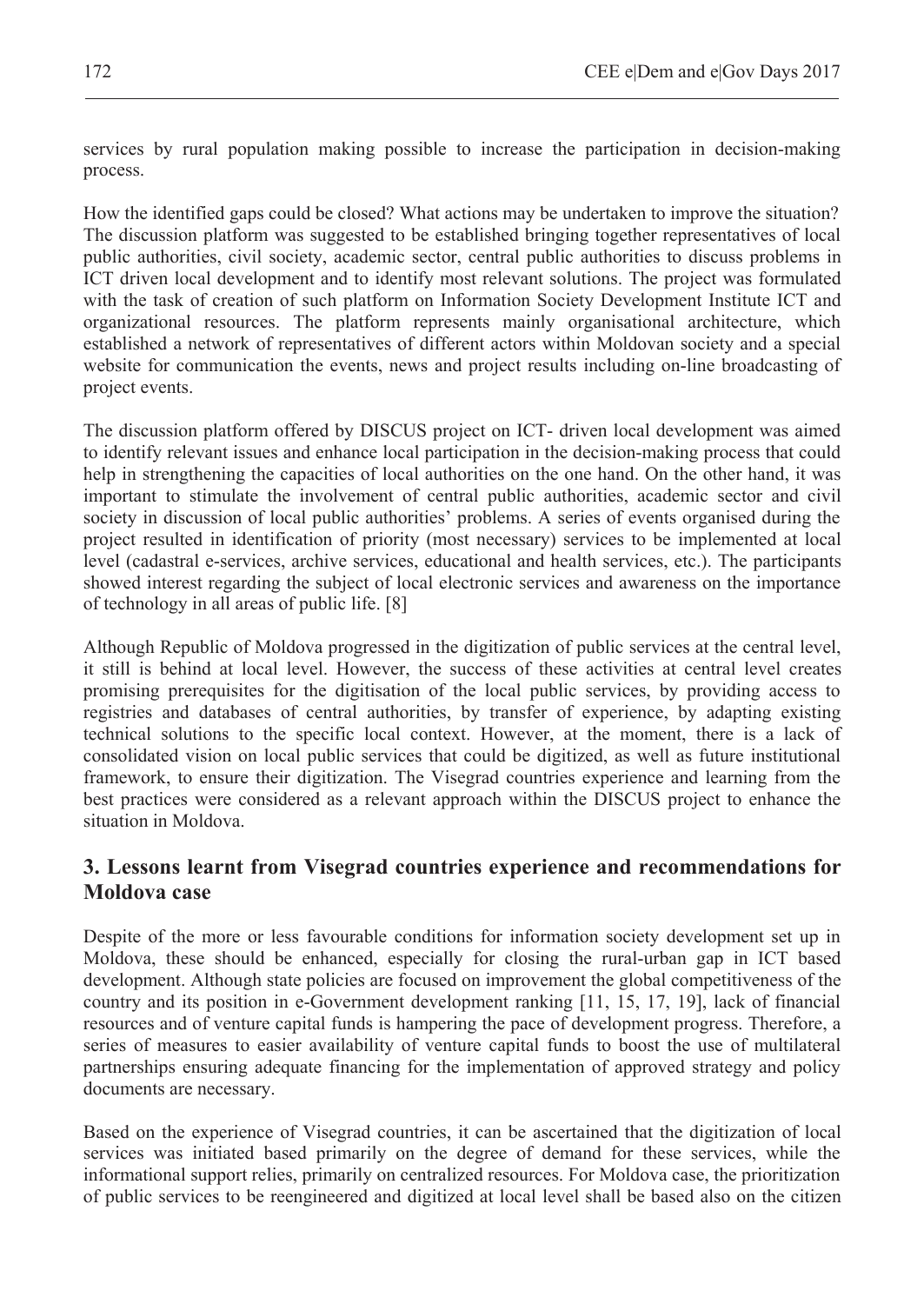demand and quick-win approach as already is being used at central level. The most requested services to be provided at local level (based on project events findings), is the issuance of various documents to citizens: family composition certificates, notice of payment of taxes, the certificate on place of residence, certificate about possession (loss) of share of farmland and must be implemented as priority services in a uniform way regardless of the locality.

The legal-normative framework has a key role in the digitization of local public services, in the absence thereof, the services that could be provided in electronic form become mainly only information services for the citizens. [7]

Interoperability remains a condition for digitization of local public services, this task being, most certainly, the responsibility of central authorities, which should develop and publish interoperability standards and unified methodological approach. In spite of existing regulatory documents on the interoperability of services [16, 17] and functioning interoperability platform M-Connect, the level of interoperability between information systems of government institutions shall be further strengthen based on best V4, EU practices and ISO interoperability standards. The digitization of public services can be performed only after their successful reengineering. In many cases, preserving existing technological schemes for the delivery of local public services remains a major obstacle to achieve efficient services and ensure universal access. [7] An important role in facilitating the digitization of public services in Visegrad countries was played by the standardization of public services, which allowed increasing their accessibility and reducing costs for development and implementation of a proper information infrastructure.

Digital technologies are progressing, which could repel less knowledgeable citizens. In order to ensure universal access to local digital services it is necessary to develop/purchase ICT tools, not dependent of certain manufacturers of digital equipment and technology (technological neutrality), as well as to implement life-long learning programs for potential applicants of digitized local public services. [6]

One of the major priorities in the government IT systems infrastructure building area shall be increasing involvement of local ICT companies removing artificial barriers such, for example, as very high level of company income requirements for participation in tenders. Public-private partnerships are a key to success in digitizing local services. It is for certain, that setting-up ICT departments for maintenance and especially the development of new ICT tools in every public authority, is not feasible in a situation of a permanent lack of financial resources.

In terms of capacity building, the training of qualified ICT staff should be set as a national priority. In order to strengthen young people's digital potential, a network of competence centres in areas outside the capital was recommended by participants at the project events. Measures aimed to increase the ICT competence of teachers is necessary, the development of motivation mechanisms to increase the use of interactive methods and modern ICTs in the teaching process to ensure availability of ICT skilled local workforce is a must.

The digitization and uptake of local public services in Visegrad countries became possible due to extensive digital literacy campaigns of the population, especially the elderly. The change of attitude and mentality of the citizens towards the way of providing local public services based on their digitization should be a task, as important as equipping public authorities with ICT tools for electronic provision of the services. [8]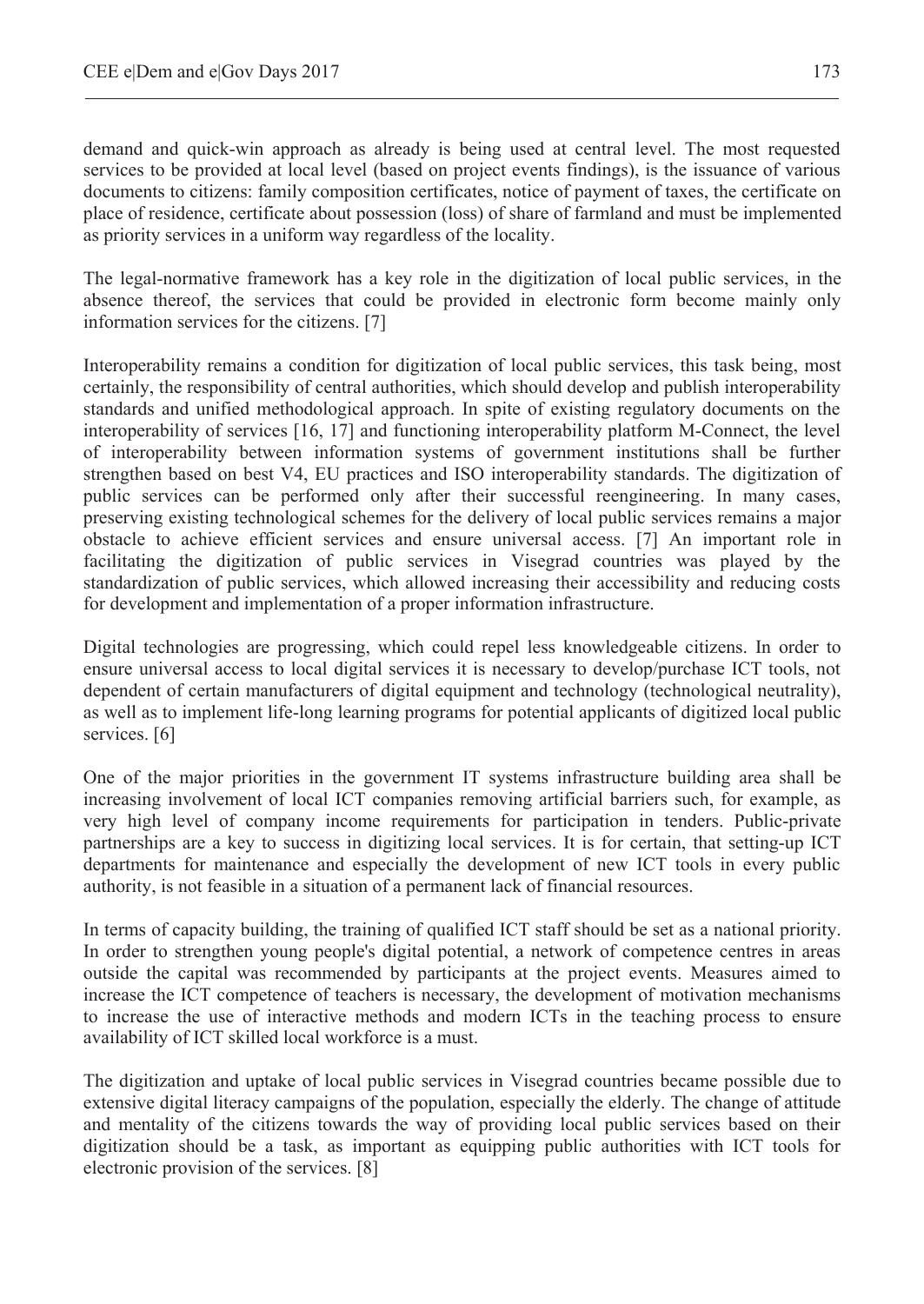In terms of building confidence and security in the use of ICT, special attention should be paid on training courses on information security. It is necessary to increase the efficiency of ICT implementation at the regional level, because ICT tools are poorly implemented at the local level, due to the lack of funding and qualified staff.

It is necessary to promote the active use of ICTs, as a tool for environmental protection and sustainable use of natural resources. The country is an agrarian one and modern development requires ensuring the full integration of ICT in agriculture, rural development and systematic dissemination of information and knowledge in agriculture using ICTs.

Based on Visegrad experience, clearing the digital divide between urban and rural environments is a necessary condition for successful implementation of digital services provided by local authorities. In this context, Government support is necessary for implementation of information systems at the local government level in Moldova to close the rural-urban gap [7].

The digitization of local public services has a social and economic impact only when any of the services can be accessed from any public authority and are provided in a uniform manner. A key role in facilitating universal access to digital services is implementing common means of identification and authentication of users, regardless of the access point and specific public authority. In the area of access to information and knowledge, practical steps are needed to provide public access points to information for the citizens on local authorities' activities, including information on the activities of state institutions on their official websites, taking into account providing access to people with disabilities.

DISCUS platform, maintained by ISDI and supported by e-Government Centre and competent central government authorities could serve as a reference platform for the exchange of information, documents, forms, etc., to support and guide the local public authorities in developing ICT-based services.

Coordination and synchronization of effective and efficient assistance projects financed by donors for local public authorities is necessary, to exclude overlapping and duplication of efforts and activities. Continuous support for local public authorities on ICT capacity building and project management, use of tested applications, document management systems, etc. is necessary. A first step towards implementing new technologies at the local level is the establishment as medium to long-term priority and allocation of resources (financial, human, etc. if possible) for the development of ICT. It is advisable that ICT-based development to be stipulated in local development strategies and other policy documents of municipalities / local councils, district councils. [10]

### **4. Project impact**

Involving different stakeholders within project activities enabled the DISCUS Platform to become a focal point, an efficient communication platform for all stakeholders interested in information society development process in Moldova. [4] An important feature of the DISCUS project is that more than 430 people (mayors, deputy mayors, secretaries of local councils, specialists from local and central public authorities, public servants, representatives of academic sector and of civil society) from 32 districts (rayons) of the Republic of Moldova became aware of what e-services mean and how they can influence the public administrative processes, as well as decision-making process. [12]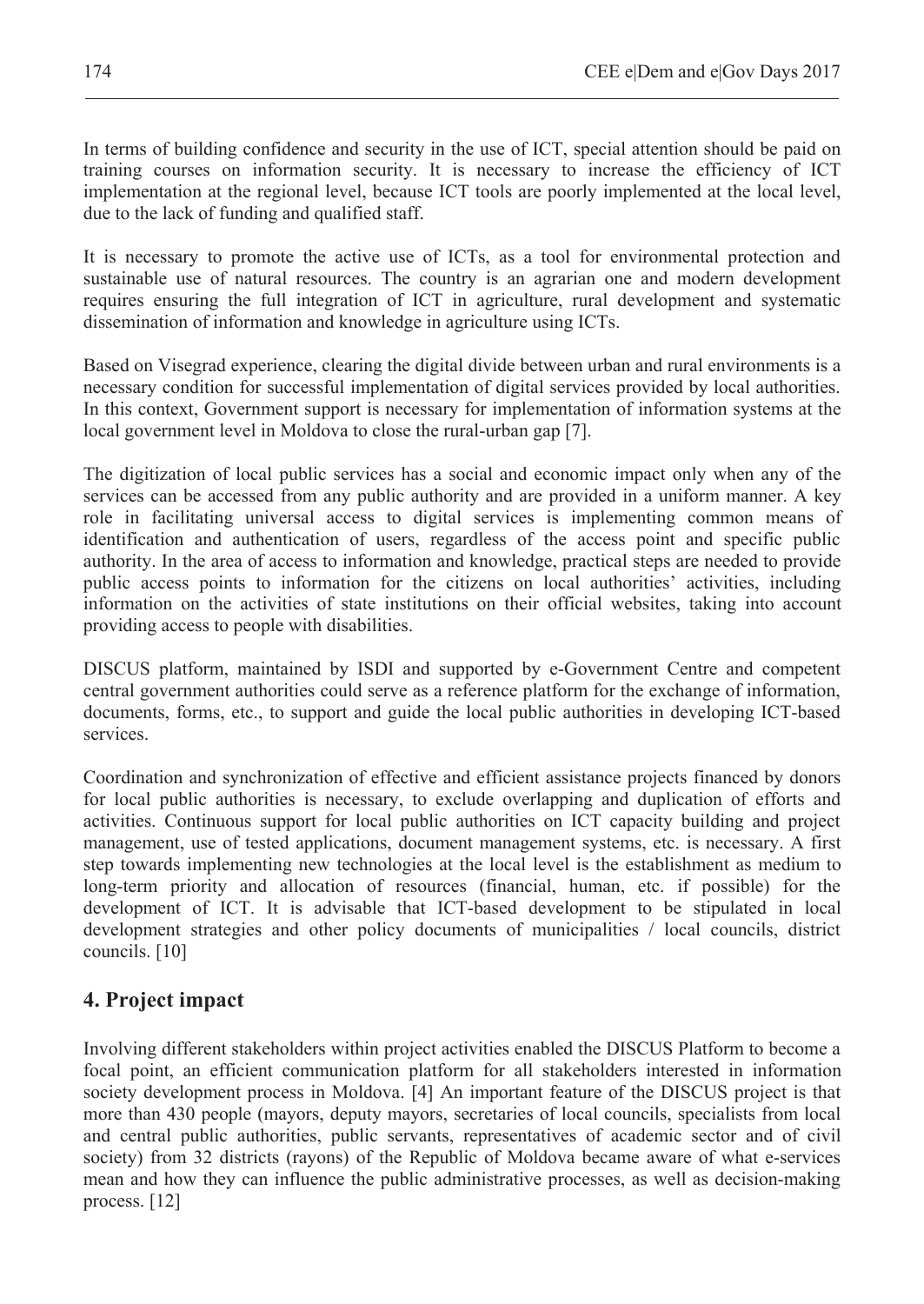Local Public Authorities representatives benefited through enhancing their institutional capacity for participation in the decision-making process on central level, study visits that contributed to exchange of best practices on concrete and practical examples, as well as strengthening collaboration with V4 countries and will continue to benefit using the created platform with all posted information. Recommendations on public policies' amendments based on V4 best practices [7] and the input of seminars' participants contributed and will continue to contribute towards enhanced policy/legal/regulatory documents. Development of the action plans for implementation of local e-services in rural localities will lead to improved citizen services. [9] During the events, the local representatives had the opportunity to express their problems on how they can solve them with ICTs, receiving advice and consultations of national and Visegrad experts, resulting in clear visions for the future steps and follow up actions.

The project was assessed positively by the government representatives (State Chancellery) and Academy of Sciences of Moldova management during project events. [4] DISCUS has become a unique communication platform in Moldova, where central authorities can meet face to face with local representatives, civil society members and other relevant stakeholders.

It is worth to underline that due to continuous progress in e-Transformation Agenda, including wide discussions on DISCUS platform, a new important document has been issued on modernization of public services in Moldova – "Action Plan on public services modernisation reform for 2017-2021" [1], containing solutions for a majority of identified and discussed issues on DISCUS platform, such us, but not limited to:

- Minimal quality standards of public services;
- Building capacities of employees involved in public services delivery;
- Establishment of learning platform on reengineering, digitization and provision of public services;
- Launching a special program for training of citizen and business in use of e-services;
- Prioritization, reengineering and digitization of selected public services;
- Enhancing use of interoperability platform.

The European Union will provide "Technical assistance for reengineering of selected public services delivery 2016/S 126-224601" to support the Government in reengineering of selected public services and their country-wide delivery and in carrying out the digitisation of 5 selected public services and consolidation of the infrastructure for digitised services sustainability with the indicative budget of 4 m EUR [18]. The DISCUS results were used by public authorities representatives in formulation of needs for the assistance project and this assistance will undoubtedly have a substantial impact on further implementation of policy documents and action plans based on the best EU practices.

In January - February, 2017 a new package of legal-normative documents on interoperability is being in the process of wide discussion: The Draft Law on Interoperability and Data Exchange, The draft Regulation on Semantic Catalogue.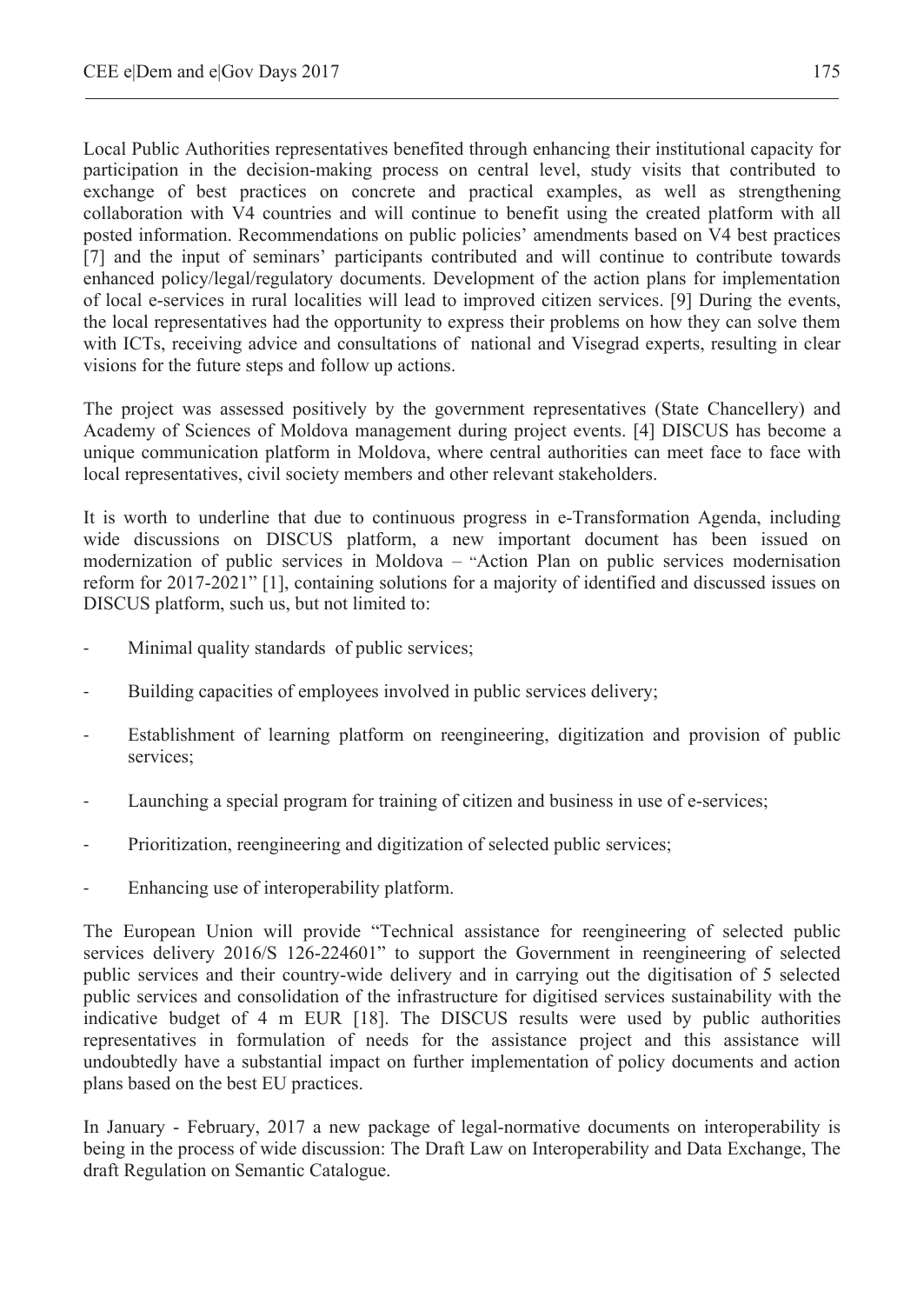In conclusion, it may be stated that such platforms create favourable environment for open, democratic and productive discussions on important community problems and identifying collaborative solutions based on best practices of advanced countries in ICT based development.

### **5. References**

- [1] Action Plan on public services modernisation reform for 2017-2021, Government Decision nr.966 of 9.08.2016.
- [2] Annual National Survey Citizens' perception, uptake and support for the e-Transformation of Governance in the Republic of Moldova (2016) CBS AXA, Electronic Governance Centre, Chisinau, Moldova, http://egov.md/ro/resources/polls/sondajul-national-perceptia-asimilareasi-sustinerea-de-catre-populatie-e-2
- [3] Annual National Survey "Perception, assimilation and support by population of the e-Government Transformation in Moldova", CBS AXA, Electronic Governance Centre, Chisinau, Moldova, 2015.
- [4] COJOCARU, I. and STEFANITA, A.: DISCUS proiectul de succes al anului 2015. Akademos, 4, 2015, pp. 18-19.
- [5] Concept of Citizen Information and Service Centre, USAID, Local Government Support Project in Moldova, Chisinau, 2013.
- [6] DATEL, V., ATLASIEWICZ, K., COSULEANU, I. and GREMALSCHI, A.: Research Study Recommendation on Implementation of Relevant Information System for Local Authorities. Chisinau: Information Society Development Institute, 2015, 39 p.
- [7] DATEL, V., ATLASIEWICZ, K., BENKO, V., COSULEANU, I. and GREMALSCHI, A.: Research Study Recommendations on public Policies, Regulations/ Amendments for the Relevant Public Authorities from the Republic of Moldova. Chisinau: Information Society Development Institute, 2015, 54 p.
- [8] DATEL, V., ATLASIEWICZ, K., BENKO, V., GREMALSCHI, A., COSULEANU, I., STEFANIȚA, A. and COJOCARU, I.: Recommendations on Local Public e-services to be Developed. Chisinau: Information Society Development Institute, 2015, 36 p.
- [9] DATEL, V., ATLASIEWICZ, K., BENKO, V., GREMALSCHI, A., COSULEANU, I., STEFANIȚA, A., COJOCARU, I., COJOCARU, I. and FRIPTULEAC, L.: Recommendations on Action Plan for Implementation of Local e-services. Chisinau: Information Society Development Institute, 2015. 37 p.
- [10] DATEL, V., ATLASIEWICZ, K., BENKO, V., GREMALSCHI, A., COSULEANU, I., STEFANITA, A., COJOCARU, I. and COJOCARU, I.: Final report Discus project, Discussion on Information Society Building Issues Platform. Chisinau: Information Society Development Institute, 2015, 106 p.
- [11] Digital Moldova 2020 Strategy and Action Plan Government Decision nr. 257 as of 31.10.2013.